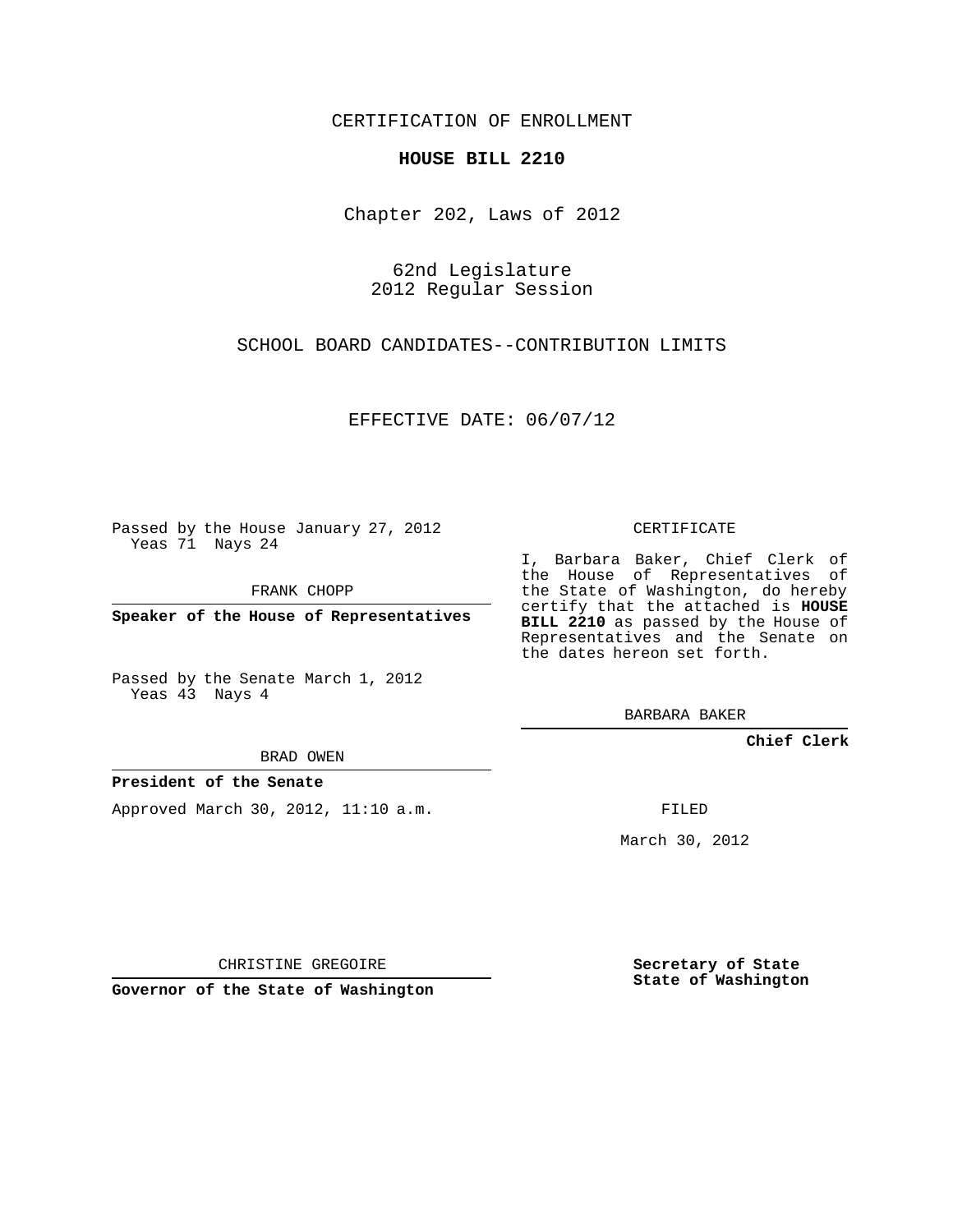# **HOUSE BILL 2210** \_\_\_\_\_\_\_\_\_\_\_\_\_\_\_\_\_\_\_\_\_\_\_\_\_\_\_\_\_\_\_\_\_\_\_\_\_\_\_\_\_\_\_\_\_

\_\_\_\_\_\_\_\_\_\_\_\_\_\_\_\_\_\_\_\_\_\_\_\_\_\_\_\_\_\_\_\_\_\_\_\_\_\_\_\_\_\_\_\_\_

Passed Legislature - 2012 Regular Session

## **State of Washington 62nd Legislature 2012 Regular Session**

**By** Representatives Billig, Carlyle, Lytton, Dahlquist, Asay, Fitzgibbon, Appleton, Warnick, Klippert, Hurst, Stanford, Kelley, Goodman, Ryu, Hudgins, Ormsby, Nealey, Hunt, Haigh, Hargrove, Finn, Tharinger, Santos, Moeller, Takko, Armstrong, McCoy, Jinkins, Probst, Van De Wege, Maxwell, Green, Sells, Reykdal, Ladenburg, Hasegawa, Pollet, Kenney, and Kagi

Prefiled 12/15/11. Read first time 01/09/12. Referred to Committee on State Government & Tribal Affairs.

 1 AN ACT Relating to extending contribution limits to school board 2 candidates; and reenacting and amending RCW 42.17A.405.

3 BE IT ENACTED BY THE LEGISLATURE OF THE STATE OF WASHINGTON:

- 4 **Sec. 1.** RCW 42.17A.405 and 2010 c 206 s 1 and 2010 c 204 s 602 are 5 each reenacted and amended to read as follows:
- 
- 6 (1) The contribution limits in this section apply to:
- 7 (a) Candidates for legislative office;
- 8 (b) Candidates for state office other than legislative office;
- 9 (c) Candidates for county office;

 (d) Candidates for special purpose district office if that district is authorized to provide freight and passenger transfer and terminal facilities and that district has over two hundred thousand registered 13 voters;

- 14 (e) Candidates for city council office;
- 15 (f) Candidates for mayoral office;
- 16 (g) Candidates for school board office;

17  $(h)$  Persons holding an office in (a) through  $((f+))$  (g) of this 18 subsection against whom recall charges have been filed or to a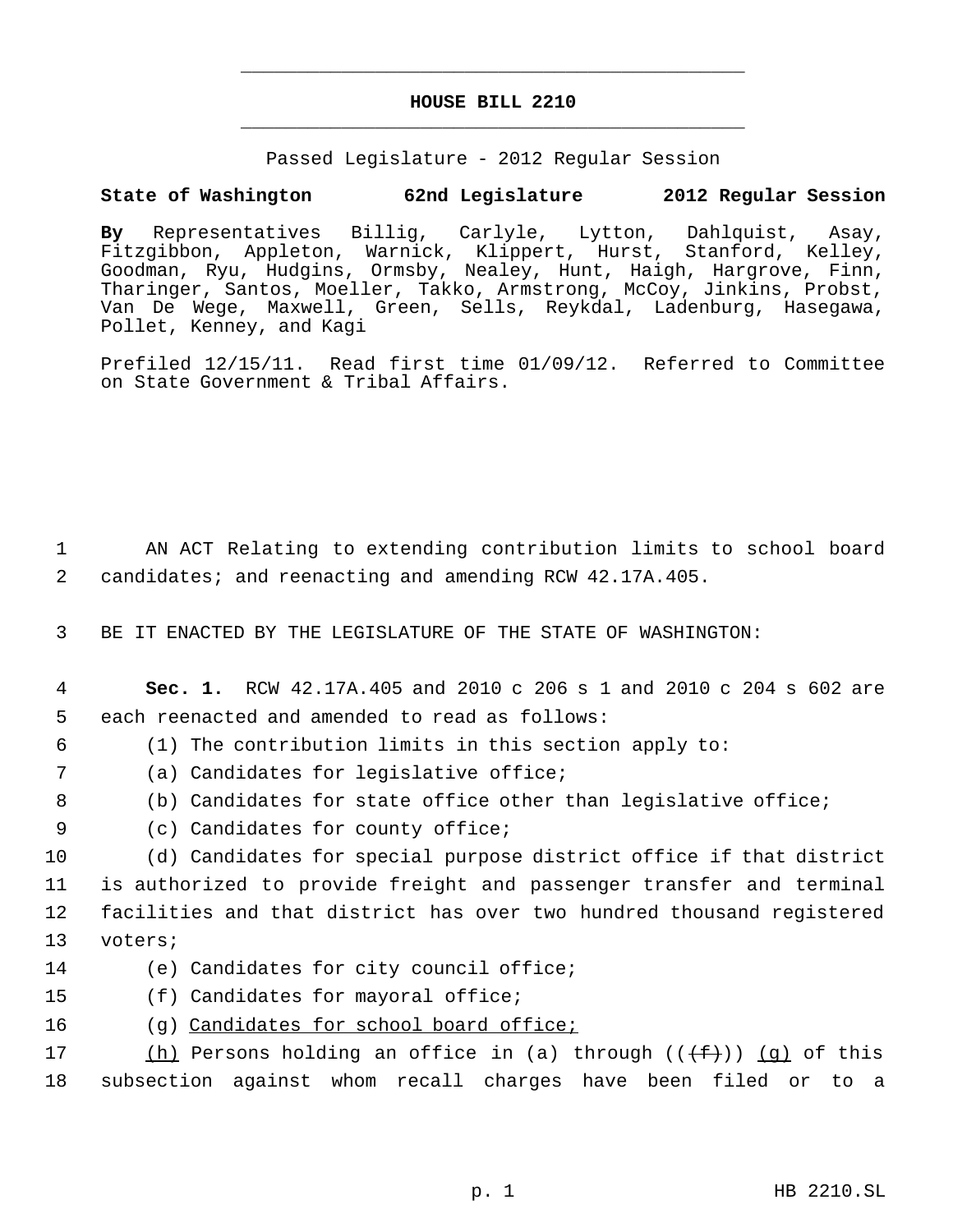political committee having the expectation of making expenditures in support of the recall of a person holding the office;

 $((+h))$  (i) Caucus political committees;

 $((\overleftrightarrow{t}))$   $(i)$  Bona fide political parties.

 (2) No person, other than a bona fide political party or a caucus political committee, may make contributions to a candidate for a 7 legislative office, county office, city council office, ((or)) mayoral 8 office<sub>L</sub> or school board office that in the aggregate exceed eight hundred dollars or to a candidate for a public office in a special purpose district or a state office other than a legislative office that in the aggregate exceed one thousand six hundred dollars for each election in which the candidate is on the ballot or appears as a write- in candidate. Contributions to candidates subject to the limits in this section made with respect to a primary may not be made after the date of the primary. However, contributions to a candidate or a candidate's authorized committee may be made with respect to a primary until thirty days after the primary, subject to the following limitations: (a) The candidate lost the primary; (b) the candidate's authorized committee has insufficient funds to pay debts outstanding as of the date of the primary; and (c) the contributions may only be raised and spent to satisfy the outstanding debt. Contributions to candidates subject to the limits in this section made with respect to a general election may not be made after the final day of the applicable election cycle.

 (3) No person, other than a bona fide political party or a caucus political committee, may make contributions to a state official, a 27 county official, a city official, a school board member, or a public official in a special purpose district against whom recall charges have been filed, or to a political committee having the expectation of making expenditures in support of the recall of the state official, 31 county official, city official, school board member, or public official in a special purpose district during a recall campaign that in the aggregate exceed eight hundred dollars if for a legislative office, 34 county office, school board office, or city office, or one thousand six hundred dollars if for a special purpose district office or a state office other than a legislative office.

 (4)(a) Notwithstanding subsection (2) of this section, no bona fide political party or caucus political committee may make contributions to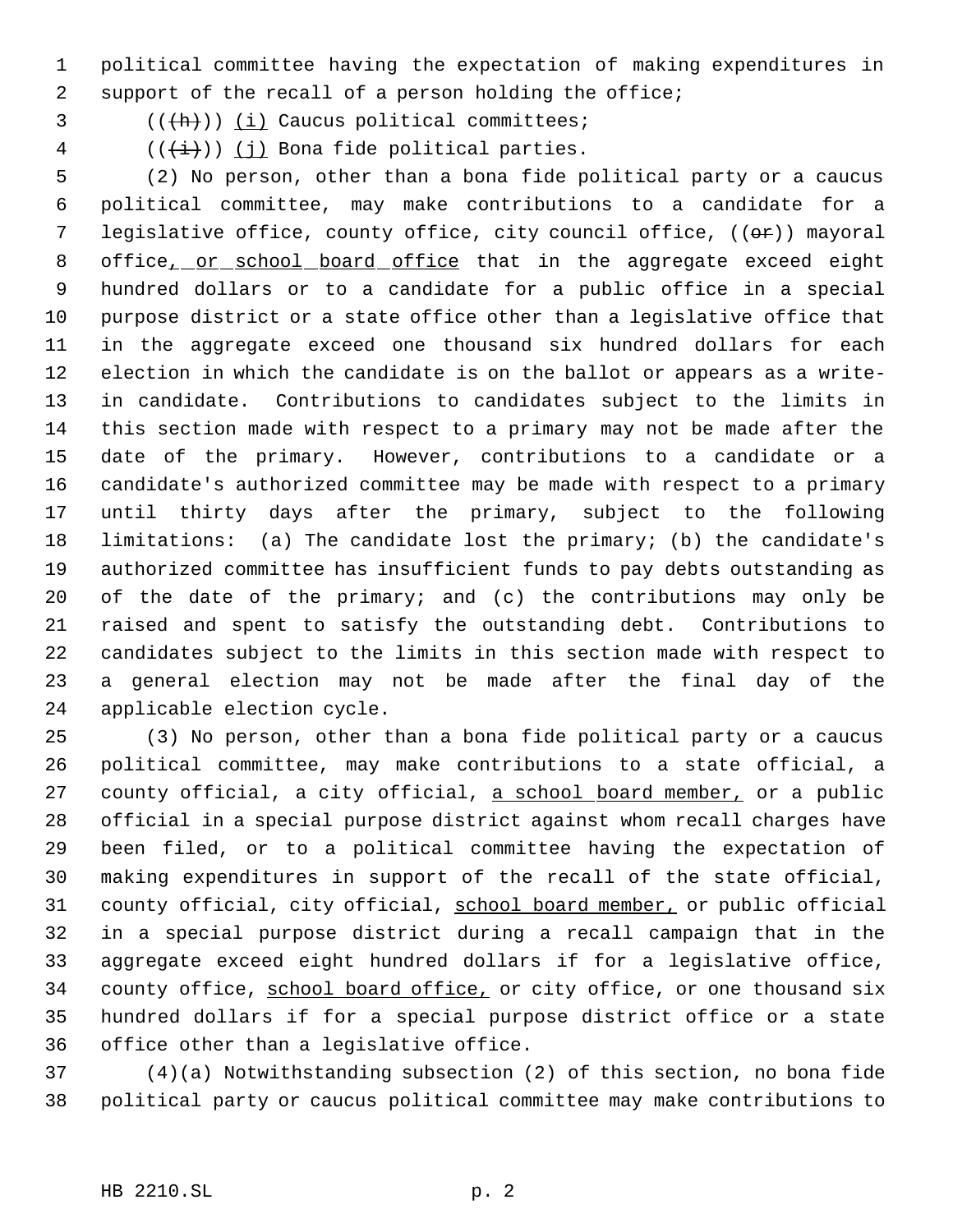a candidate during an election cycle that in the aggregate exceed (i) eighty cents multiplied by the number of eligible registered voters in the jurisdiction from which the candidate is elected if the contributor is a caucus political committee or the governing body of a state organization, or (ii) forty cents multiplied by the number of registered voters in the jurisdiction from which the candidate is elected if the contributor is a county central committee or a legislative district committee.

 (b) No candidate may accept contributions from a county central committee or a legislative district committee during an election cycle that when combined with contributions from other county central committees or legislative district committees would in the aggregate exceed forty cents times the number of registered voters in the jurisdiction from which the candidate is elected.

 (5)(a) Notwithstanding subsection (3) of this section, no bona fide political party or caucus political committee may make contributions to 17 a state official, county official, city official, school board member, or a public official in a special purpose district against whom recall charges have been filed, or to a political committee having the expectation of making expenditures in support of the state official, county official, city official, school board member, or a public official in a special purpose district during a recall campaign that in the aggregate exceed (i) eighty cents multiplied by the number of eligible registered voters in the jurisdiction entitled to recall the state official if the contributor is a caucus political committee or the governing body of a state organization, or (ii) forty cents multiplied by the number of registered voters in the jurisdiction from which the candidate is elected if the contributor is a county central committee or a legislative district committee.

 (b) No official holding an office specified in subsection (1) of this section against whom recall charges have been filed, no authorized committee of the official, and no political committee having the expectation of making expenditures in support of the recall of the official may accept contributions from a county central committee or a legislative district committee during an election cycle that when combined with contributions from other county central committees or legislative district committees would in the aggregate exceed forty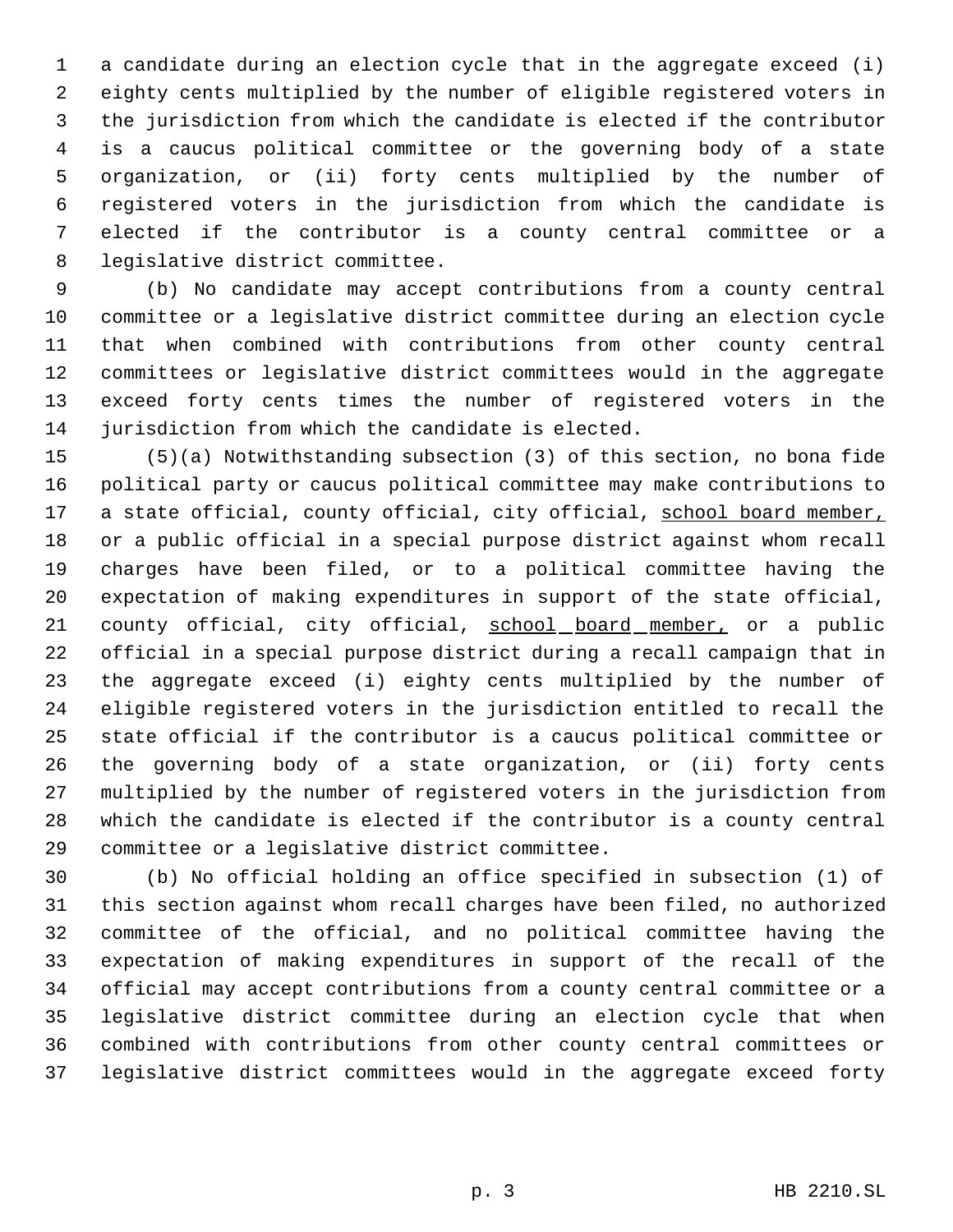cents multiplied by the number of registered voters in the jurisdiction from which the candidate is elected.

 (6) For purposes of determining contribution limits under subsections (4) and (5) of this section, the number of eligible registered voters in a jurisdiction is the number at the time of the most recent general election in the jurisdiction.

 (7) Notwithstanding subsections (2) through (5) of this section, no person other than an individual, bona fide political party, or caucus political committee may make contributions reportable under this chapter to a caucus political committee that in the aggregate exceed eight hundred dollars in a calendar year or to a bona fide political party that in the aggregate exceed four thousand dollars in a calendar year. This subsection does not apply to loans made in the ordinary course of business.

 (8) For the purposes of RCW 42.17A.125, 42.17A.405 through 42.17A.415, 42.17A.450 through 42.17A.495, 42.17A.500, 42.17A.560, and 42.17A.565, a contribution to the authorized political committee of a candidate or of an official specified in subsection (1) of this section against whom recall charges have been filed is considered to be a contribution to the candidate or official.

 (9) A contribution received within the twelve-month period after a recall election concerning an office specified in subsection (1) of this section is considered to be a contribution during that recall campaign if the contribution is used to pay a debt or obligation incurred to influence the outcome of that recall campaign.

 (10) The contributions allowed by subsection (3) of this section are in addition to those allowed by subsection (2) of this section, and the contributions allowed by subsection (5) of this section are in addition to those allowed by subsection (4) of this section.

 (11) RCW 42.17A.125, 42.17A.405 through 42.17A.415, 42.17A.450 through 42.17A.495, 42.17A.500, 42.17A.560, and 42.17A.565 apply to a special election conducted to fill a vacancy in an office specified in subsection (1) of this section. However, the contributions made to a candidate or received by a candidate for a primary or special election conducted to fill such a vacancy shall not be counted toward any of the limitations that apply to the candidate or to contributions made to the candidate for any other primary or election.